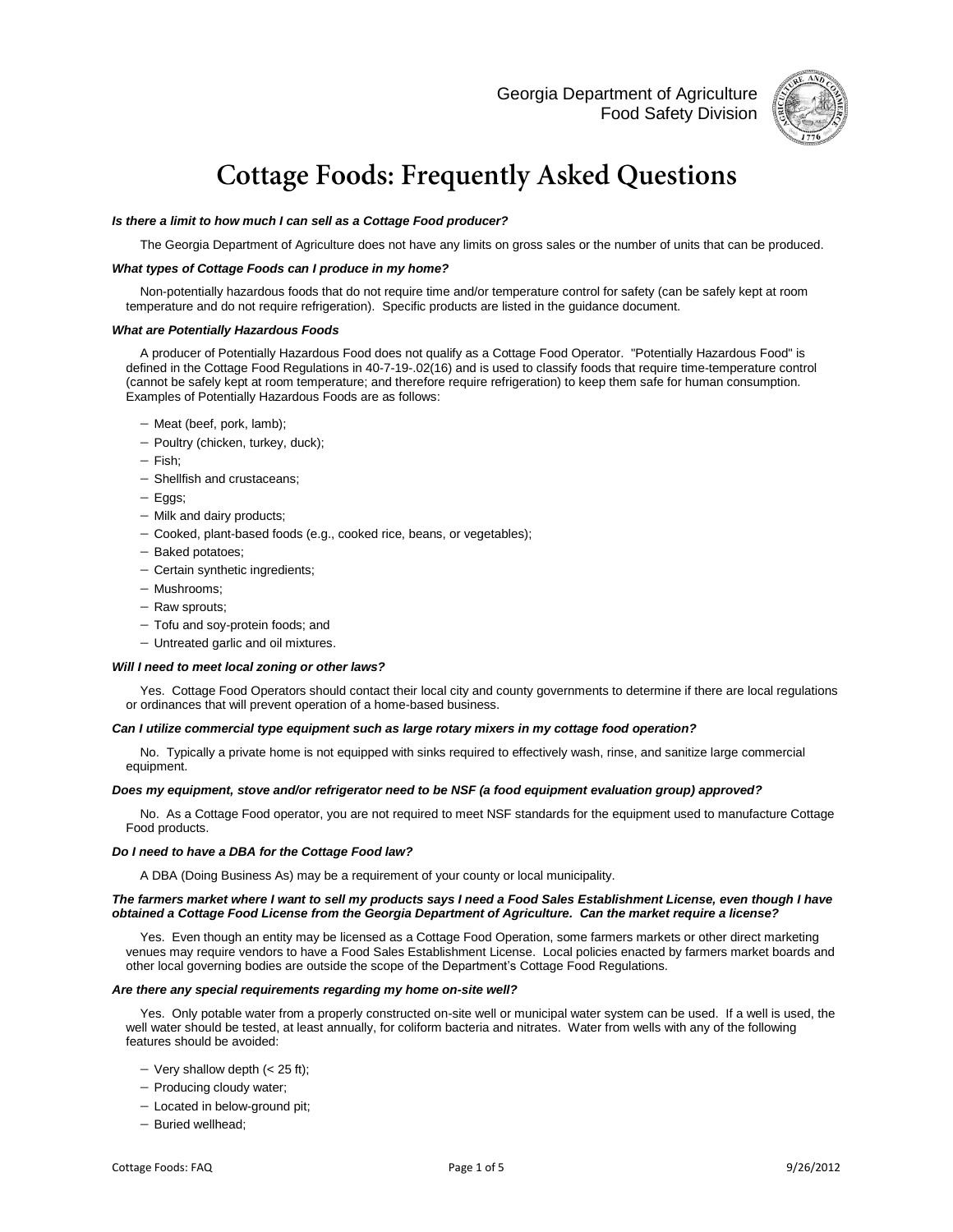- Missing cap or seal;
- Opening around casing pipe;
- $-$  Located in close proximity to septic system ; or
- $-$  Dug well.

Local county health departments can provide consultation on drinking water quality and well construction.

# **Are there any concerns related to my home on-site wastewater (septic) system?**

Depending on the nature and volume of the food products which will be manufactured for sale, there can be adverse effects to the existing system serving the home. For instance, adding significant bakery wastewater can not only increase the total volume discharged but may also result in the increase in the organic strength of the wastewater discharged to the drain field, leading to the possibility of accelerated system failure. The adequacy of the home system to handle additional wastewater loading should be evaluated by the local county health department prior to initiating manufacturing. The local county health department can advise you if modifications to the existing system may be necessary.

# *Why are some products not allowed to be made and sold under the Cottage Food Law?*

The Cottage Food Regulations allow food entrepreneurs to operate small food businesses and produce a variety of food products that are generally considered to be low-risk from a food safety standpoint, if prepared properly in an unlicensed and uninspected kitchen, while protecting public health to the greatest extent possible. The allowable products list is based on the food safety risk level associated with certain types of food. People who operate licensed and routinely inspected food processing businesses have to meet certain requirements for training, food safety and handling, and product testing. Since Cottage Food businesses are uninspected, it is necessary to limit food products allowed under the law to those that are considered low risk, or non-potentially hazardous.

#### *Are pet treats included under the Cottage Food Law?*

No. The Cottage Food guidance document applies to human grade food only.

# *Can I produce and sell cooked vegetable products, like salsas, tomato sauces, spaghetti sauces, or foccacia bread with roasted vegetables?*

No. Food products made with cooked vegetable products do not qualify under the Cottage Food Regulations. Manufacturers of cooked vegetable products like salsas and tomato sauces must meet significant federal and state training and licensing requirements. Cooked vegetables, whether fresh or canned, usually are made from a combination of low acid and acidified foods, and are considered a Potentially Hazardous Food. Cooked vegetables must be held either hot (above 135°F) or cold (below 41°F). They can't be stored at room temperature, which makes them ineligible for production in a cottage food operation.

# *Can I bake bread in a wood fired oven under the Cottage Food Regulations?*

Yes, as long as that oven is in your home kitchen.

#### *Can I make and sell apple butter, pumpkin butter or other fruit butters?*

No. Fruit butters have significantly less sugar than a traditional jam or jelly. It is the combination of acid, sugar, pectin and heat that assures the safety of jams and jellies. In fruit butters, the combination of sugar and pectin is not large enough to assure that the butter is safe. Additionally, with lower sugar and pectin levels, spoilage organisms are more likely to survive the cooking process, which would allow for a micro-environment to develop and allow for the growth of *Clostridium botulinum*.

#### *Can I press and sell apple cider under the Cottage Food Regulations?*

No. Apple cider is not a food allowed to be produced. No beverages are allowed to be produced under the Cottage Food Regulations.

#### *Are honey and syrup covered under the Cottage Food Regulations?*

No. Honey and syrup are not considered cottage foods, because state regulatory requirements and exemptions typically have some significant differences. Please contact the Food Safety Division for more information.

#### *Can I make and sell dehydrated meats under the Cottage Food Regulations?*

No. Meats are a Potentially Hazardous Food and are not allowed under the Cottage Food Regulations.

#### *I lease space in a retail building where I operate a small antique shop. As a Cottage Food Operator, can I sell my own baked goods from my shop under the Cottage Food Regulations?*

Yes, as long as they are labeled correctly and completely, and the label includes any allergens the product may contain. However, you can't sell other people's products (e.g., consignment) nor have other people sell your products (e.g., wholesalers).

# *Can I make and sell hard candies or lollipops under the Cottage Food Regulations?*

Yes. Hard candies, lollipops and peppermint candies are allowed under the Cottage Food Regulations, as long as they are packaged and sold in a way that the required labeling information is conspicuously displayed for the consumer.

## Can I make and sell sweet breads, muffins or other baked goods made with fresh fruits and vegetables like zucchini, *pumpkin, and strawberries?*

Yes, as long as the fruits or vegetables are incorporated into the batter and properly baked, labeled and packaged. The baked goods may not be decorated or garnished with fresh fruits or vegetables.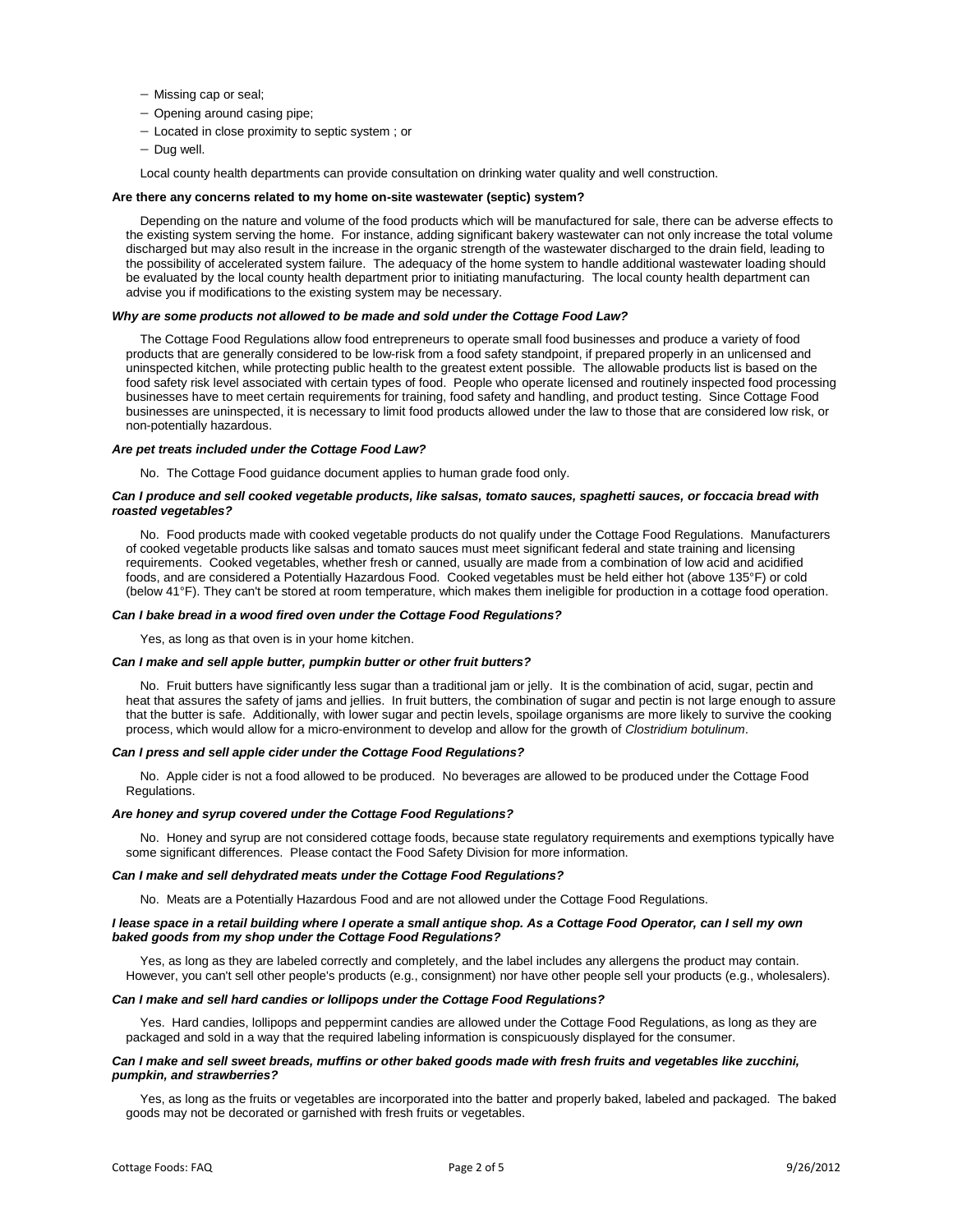#### **Can I use homegrown fruits and vegetables in baked goods?**

Yes. You should take care to thoroughly wash the homegrown produce and the fruits or vegetables must be incorporated into the batter and properly baked, labeled and packaged. The baked goods may not be decorated or garnished with fresh fruits or vegetables.

#### *Can homegrown produce be canned and used for making baked goods, like sweet breads, at a later date?*

No, but you can use commercially canned products for baked goods, like canned pumpkin, cherry pie filling, etc. Most homecanned products are not approved for production under the Cottage Food Regulations, with the exception of jams and jellies.

#### *Can I freeze homegrown produce and use it for making baked goods, like sweet breads, at a later date?*

Yes, as long as the frozen fruits or vegetables are incorporated into the batter and properly baked, labeled and packaged. The baked goods may not be decorated or garnished with fresh or frozen fruits or vegetables.

#### *Can I make and sell dry bread or 'instant' bread mixes under the Cottage Food Regulations?*

Yes. Dry bread mixes are an acceptable product to produce and sell, as long as you meet all the requirements of the Cottage Food Regulations.

#### *Does my chocolate fountain business qualify as a Cottage Food Operation? I deliver and set up the fountain, and provide chocolate dipping sauce and items to dip (cut up fruit, pretzels, etc.) that I have prepared in my home kitchen.*

No. This type of business is a catering service, or food service business, subject to local county health department regulations and permitting.

#### *Do I have to put a label on my Cottage Foods?*

Yes, you are required to label your Cottage Foods. The basic information that must be on the label is as follows:

- Name and address of the Cottage Food operation.
- Common name or description of the Cottage Food product.
- The ingredients of the Cottage Food product, in descending order of predominance by weight.
- The net weight or net volume of the Cottage Food product.
- Allergen labeling as specified in federal labeling requirements.
- The following statement: "MADE IN A COTTAGE FOOD OPERATION THAT IS NOT SUBJECT TO STATE FOOD SAFETY INSPECTIONS" (All capital letters - Times New Roman or Arial font, in at least 10-point type, and in a color that contrasts to the background color of the label).

Hand-printed labels are acceptable if they are clearly legible, written with durable, permanent ink, and printed large enough to equal the font size requirements listed above.

#### *What does allergen labeling "as specified in federal labeling requirements" mean?*

It means you must identify if any of your ingredients (or that ingredient's sub-ingredients) are made from one of the following food groups: milk, eggs, wheat, peanuts, soybeans, fish (including shellfish, crab, lobster or shrimp), and tree nuts (such as almonds, pecans or walnuts). For example, if you have an ingredient made with a wheat based product, you have two options:

1. Include the allergen in the ingredient list. For example, a white bread with the following ingredient list: whole wheat flour, water, salt and yeast:

"Ingredients: whole wheat flour, water, salt and yeast."

In this example, listing "*whole wheat flour*" as an ingredient meets the requirements of federal law.

2. Include an allergen statement ("Contains:") after the ingredient list. For example, a white bread with the following ingredient list: whole wheat flour, water, sodium caseinate, salt and yeast.

"Ingredients: whole wheat flour, water, sodium caseinate, salt and yeast. Contains: **Wheat** and **Milk**"

The "Contains" statement must reflect all the allergens found in the product. In this example, the Milk comes from the sodium caseinate.

#### *Are there any special requirements for tree nuts labeling for allergens?*

Yes, if the Cottage Food has tree nuts as an ingredient, you must specifically identify which tree nut you are using. For example, if you made Nut Bread, an acceptable ingredient list would be:

"Ingredients: wheat flour, water, almonds, salt, yeast."

The following list would not be acceptable:

"Ingredients: flour, water, nuts, salt, yeast."

#### *I am concerned that some of my product ingredients that are not allergens are "trade secrets" and listing all my ingredients would lead to unfair competition. Do I have to list all of my ingredients or can I protect my trade secrets?*

According to federal regulations (*Food and Drug Administration (FDA), 21CFR 101.100g(1)(2)*), exceptions to labeling can be made. In particular, if the Commissioner of Food and Drugs finds that alleged secret ingredients are harmless an exemption may be granted. You should contact the FDA to discuss and propose an exemption from labeling.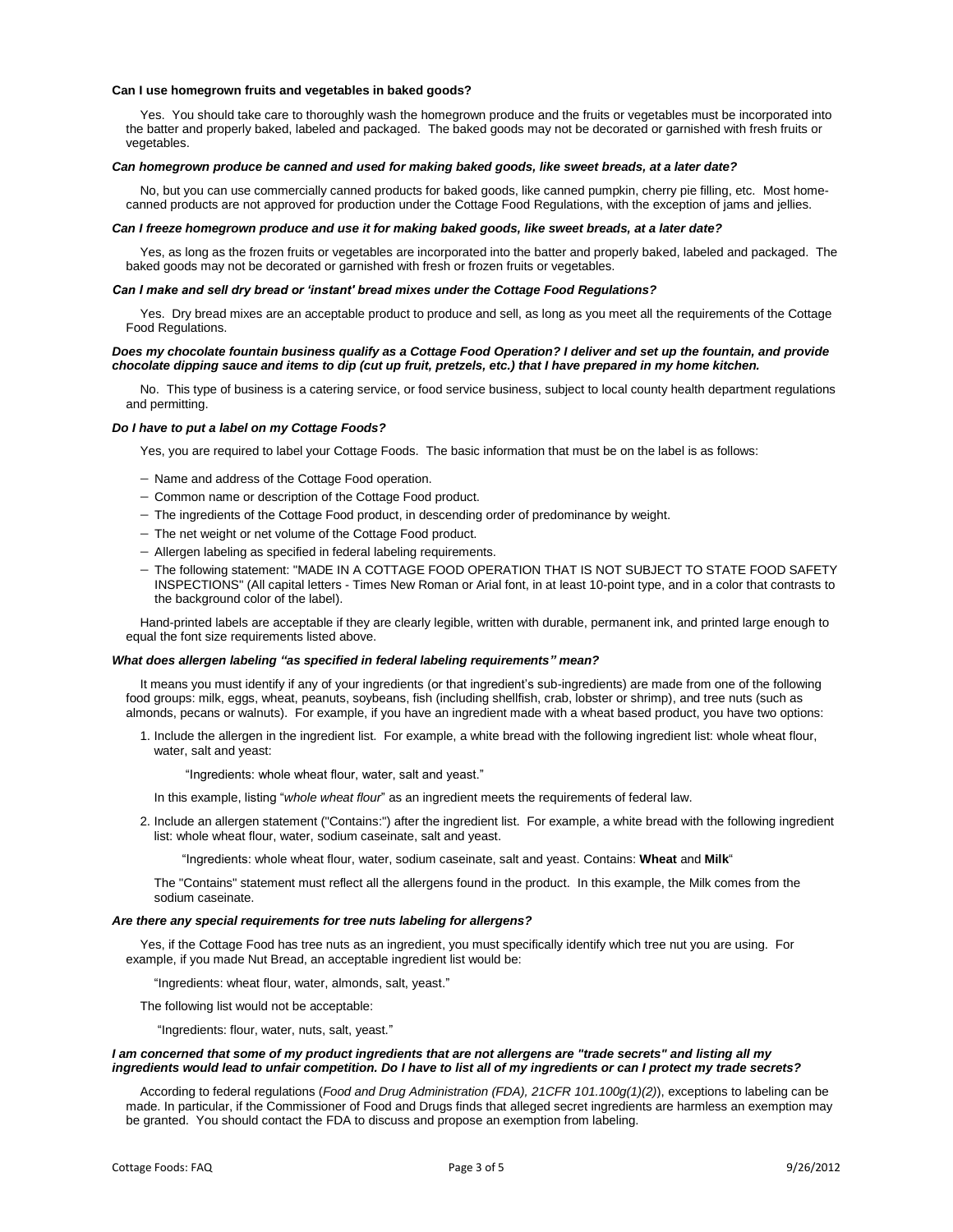#### *Do I have to include my home address on my product labeling, or is a post office box sufficient?*

You must use the physical address of your home kitchen on your product label, not a post office box. The Cottage Food Regulations specify that the name and address of the business of the Cottage Food Operation must be included on the label. The purpose of including an address on product labels is to be able to locate the business in case of a recall or trace-back associated with a foodborne illness complaint or outbreak.

# *Am I required to send my products to a laboratory to obtain an official ingredient list, or is it something I can put together on my own?*

You are not required to have your product analyzed by a laboratory to obtain an official ingredient list. You must, however, list all ingredients, in descending order of predominance by weight. Allergen labeling, as specified in federal labeling requirements, must also be included.

# *If I make and sell wedding and birthday cakes, what labeling requirements do I have to meet?*

For wedding cakes, birthday cakes and other specialty cakes that are custom baked for an individual consumer, the business name and address must be included on the shipping container (if one is used) or on an invoice provided to the customer. The Cottage Food Statement must also be labeled on the shipping container or disclosed on the invoice provided to the customer. It is the responsibility of the customer to inquire about ingredients and allergens at the time the cake is ordered, and again upon receipt of the cake to ensure that allergens were not used in the preparation of the Cottage Food Product.

#### *Why can't I sell my Cottage Foods to my favorite restaurant or grocery store?*

Cottage Foods are not considered to be an approved source for use in a restaurant or retail store. Department Regulations 40- 7-1-.08(2) states "food prepared in a private home may not be used or offered for human consumption in a Food Sales Establishment." Food Service Establishments, regulated by the local county health departments, will not allow home produced foods to be used in their firms according to the Department of Public Health Regulation 290-5-14-.04(2)(a)2.

# *Can I make and sell products from my motor home kitchen, or cottage or summer home under the Cottage Food Regulations?*

The Cottage Food Regulations allow only non-potentially hazardous foods to be made in the domestic kitchen of the domestic residence. Secondary homes, vacation homes, or motor homes do not qualify if they are not the primary residence.

### *Can I make products in a rented kitchen (or Shared Kitchen facility) and sell them under the Cottage Food Regulations?*

No. The Cottage Food Regulations allow only non-potentially hazardous foods to be made in the domestic kitchen of the domestic residence. Food manufacturing operations conducted in a rented kitchen (or Shared Kitchen) would require a Food Sales Establishment License to sell your products.

#### *Can I make Cottage Food products in an outbuilding on my property, like a shed or a barn?*

No. The Cottage Food Regulations require Cottage Food Products to be made in the domestic kitchen of a single family domestic residence.

#### *Where can I store ingredients and finished products for my Cottage Food Operation?*

Ingredients and finished Cottage Food Products may be stored in your single family domestic residence where the Cottage Food Products are made. This includes your kitchen, a spare room or a basement that is free of dampness/water, pests or other insanitary conditions. You may not use a garage, shed, barn or other outbuilding as a storage facility for your Cottage Food Operation.

#### *Can nonprofit organizations produce and sell Cottage Foods?*

No. Nonprofits do not have a single family domestic residence, and therefore do not qualify as a Cottage Food Operation. There is an exemption to licensing for food sold at an event sponsored by a nonprofit organization in O.C.G.A. § 26-2-21. Nonprofits can contact the Department for additional information about the exemption.

# *Can I sell my Cottage Foods over the Internet?*

Yes. Sales and product delivery must be directly from the producer to the end consumer located in Georgia. It is the responsibility of the Cottage Food Operator to ensure that the Cottage Food Products produced do not cross state lines. If their products did cross state lines, at that time they would be subject to FDA regulations, and would be required to obtain a Manufactured Food Establishment License from the Department – which cannot be issued for foods produced in a domestic kitchen.

# *Can I sell my Cottage Foods to a wholesaler, broker or distributor?*

No. The Cottage Food Regulations state in 40-7-19-.05(2) "Sale of Cottage Food Products must be to the end consumer. No distribution or wholesale allowed, including hotels, restaurants, or institutions." It is not legal for a Cottage Food Producer to sell to a wholesaler, broker or distributor who would then resell the product.

# *Is it possible to place my Cottage Food Products in a store or restaurant on consignment?*

No. Cottage Food products cannot be sold on consignment. Sales must be person-to-person, from the Cottage Food Producer to the end consumer. Cottage Food Products would not be considered an approved source for sale at retail establishments regulated by the Department, or at restaurants/institutions regulated by county health departments.

# *Can I serve free samples of my Cottage Food Products?*

Yes. As long as your product meets the requirements of the Cottage Food Regulations and is a non-potentially hazardous food, sampling is allowed. Although you do not need an individual label for each sample, you must have properly labeled